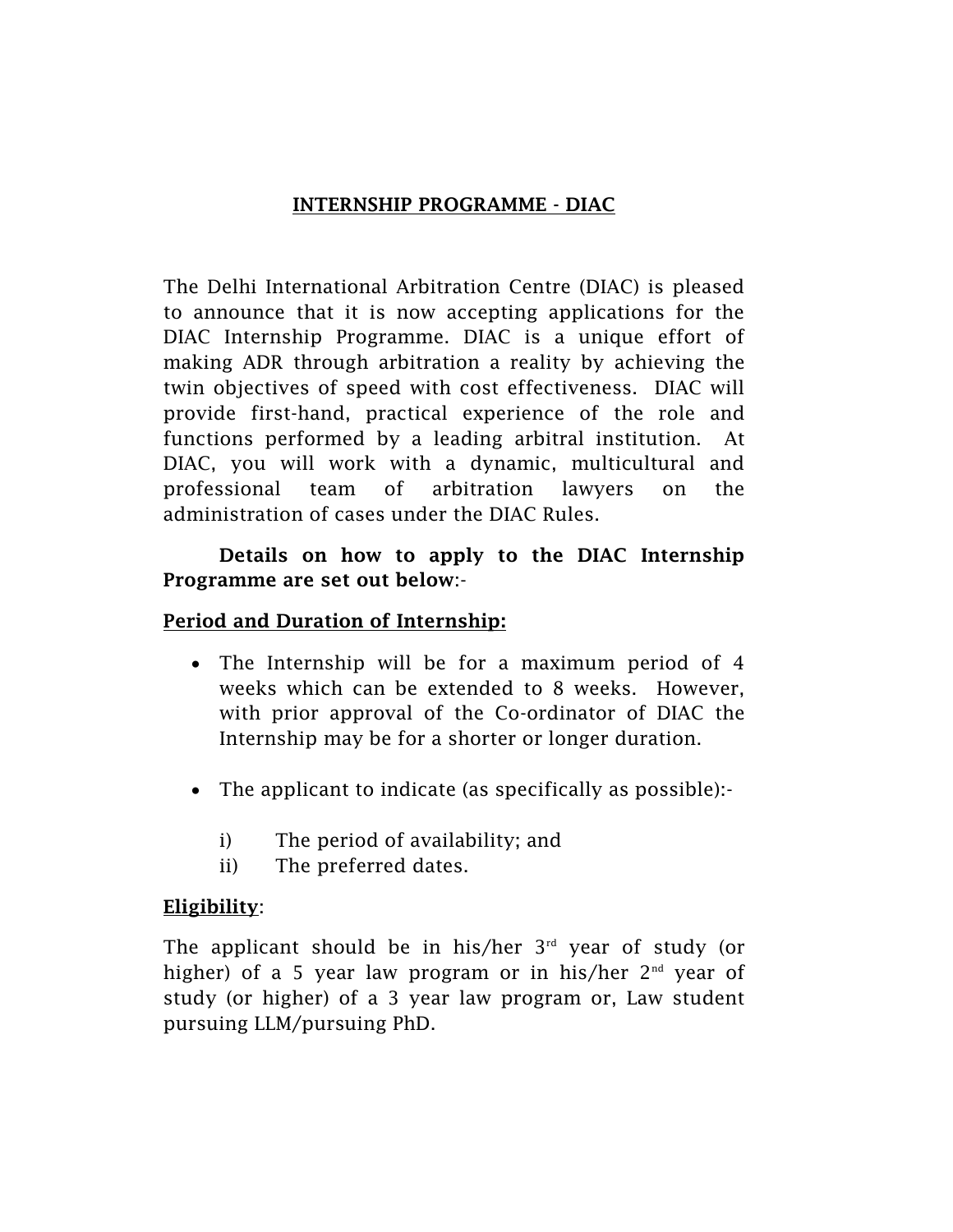*Preference will be given to students showing keen interest in or having knowledge and understanding of Arbitration, Mediation and Conciliation.*

#### Roles and Responsibilities:

The intern will assist under the supervision of the Coordinator at DIAC.

The intern will have the opportunity to actively contribute to all the activities of the DIAC in the following tasks:-

- 1. Reading, commenting on and drafting documents related to current arbitration cases.
- 2. Doing research for the preparation of conferences, presentations and publications
- 3. Assisting the team in its daily case-management tasks; reviewing, analysing and commenting on legal submissions.
- 4. Research tasks for the preparation of conferences, presentations and publications.
- 5. Other projects based on the intern's interests and background.

#### Remuneration:

DIAC internships are not remunerated.

NOTE: Applicants should note that DIAC will not cover their cost of travel or any other expenses.